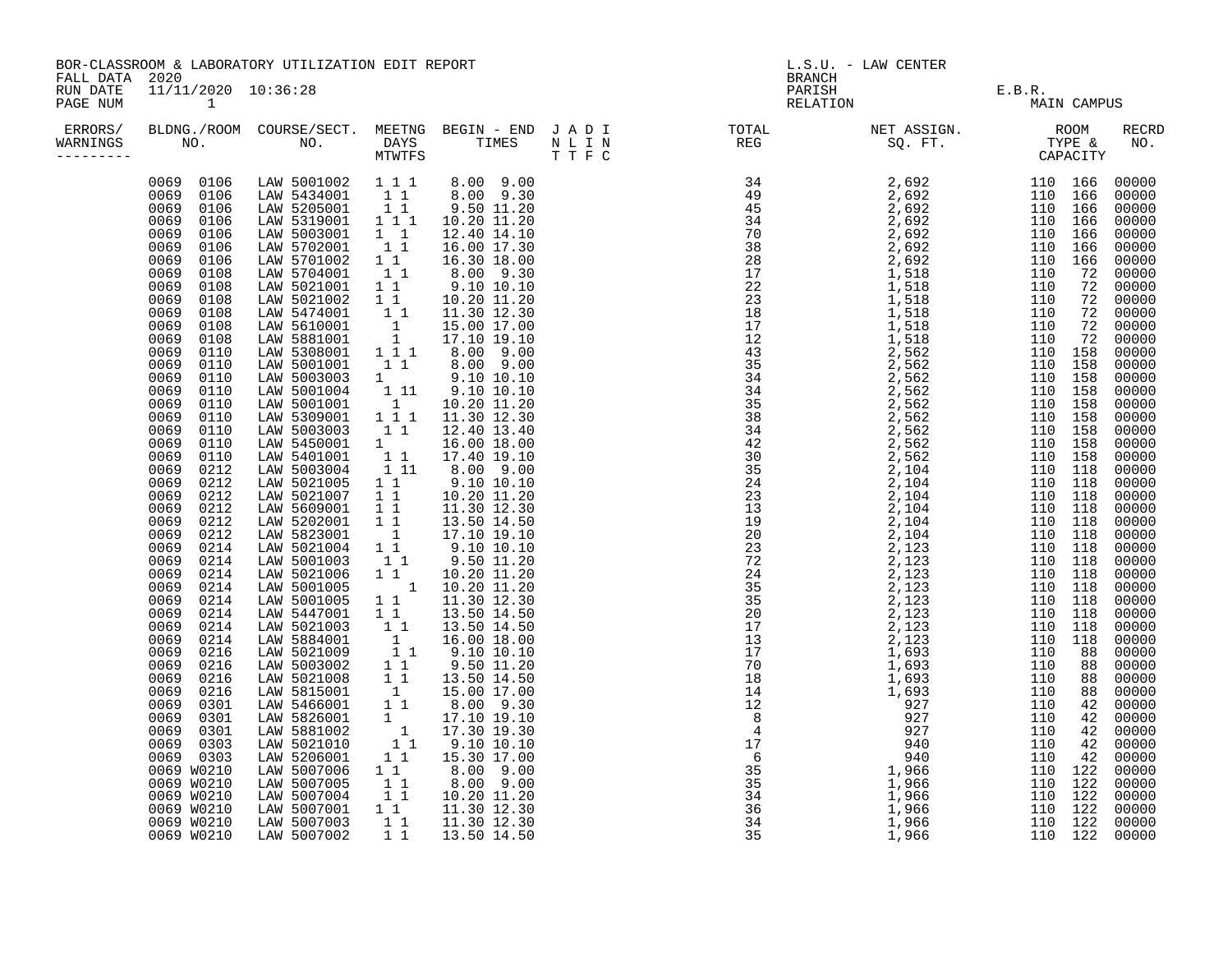|                     |                    | BOR-CLASSROOM & LABORATORY UTILIZATION EDIT REPORT |                          |                      |                      | $L.S.U. - LAW CENTER$ |                        |        |                                   |                     |
|---------------------|--------------------|----------------------------------------------------|--------------------------|----------------------|----------------------|-----------------------|------------------------|--------|-----------------------------------|---------------------|
| FALL DATA           | 2020               |                                                    |                          |                      |                      | <b>BRANCH</b>         |                        |        |                                   |                     |
| RUN DATE            | 11/11/2020         | 10:36:28                                           |                          |                      |                      | PARISH                |                        | E.B.R. |                                   |                     |
| PAGE NUM            |                    |                                                    |                          |                      |                      |                       | RELATION               |        | MAIN CAMPUS                       |                     |
| ERRORS/<br>WARNINGS | BLDNG./ROOM<br>NO. | COURSE/SECT.<br>NO.                                | MEETNG<br>DAYS<br>MTWTFS | BEGIN - END<br>TIMES | JADI<br>NLIN<br>TTFC | TOTAL<br>REG          | NET ASSIGN.<br>SQ. FT. |        | <b>ROOM</b><br>TYPE &<br>CAPACITY | <b>RECRD</b><br>NO. |
|                     | 0069 W0220         | LAW 5620001                                        |                          | 10.20 13.20          |                      |                       | 957                    | 110    | 52                                | 00000               |
|                     | W0220<br>0069      | LAW 6005001                                        |                          | 14.00 15.00          |                      |                       | 957                    | 110    | 52                                | 00000               |
|                     | 0069 W0220         | LAW 5858001                                        |                          | 14.00 15.00          |                      |                       | 957                    | 110    | 52                                | 00000               |
|                     | W0220<br>0069      | LAW 5623001                                        |                          | 15.01 17.01          |                      |                       | 957                    | 110    | 52                                | 00000               |
|                     | 0069 W0220         | LAW 5624001                                        |                          | 15.01 17.01          |                      |                       | 957                    | 110    | 52                                | 00000               |
|                     | 0069 W0220         | LAW 5626001                                        |                          | 17.10 19.10          |                      |                       | 957                    | 110    | 52                                | 00000               |
|                     | 0069 W0220         | LAW 5828001                                        |                          | 17.30 19.30          |                      | 10                    | 957                    | 110    | 52                                | 00000               |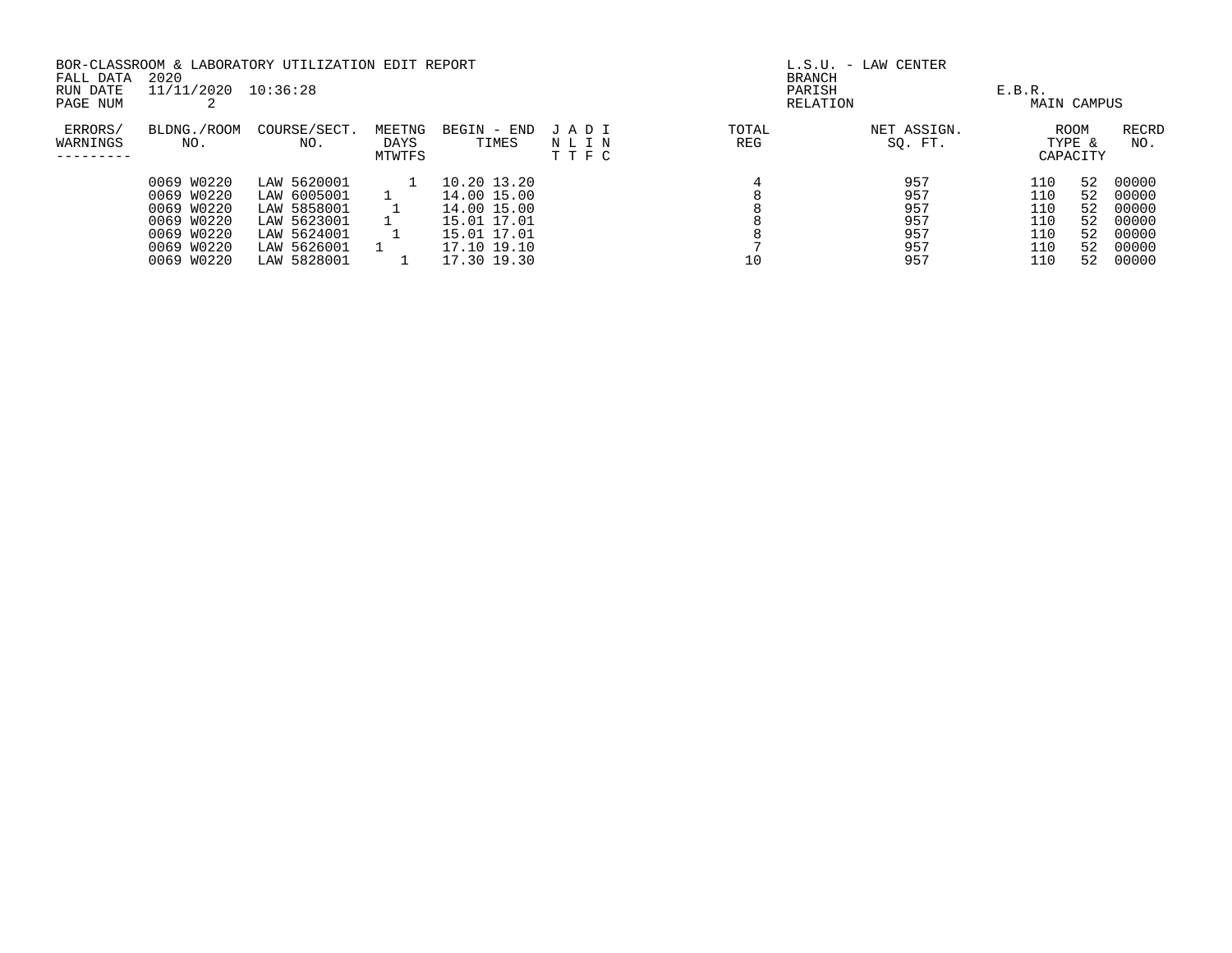BOR-CLASSROOM & LABORATORY UTILIZATION EDIT REPORT **Example 2008** L.S.U. - LAW CENTER FALL DATA 2020 RUN DATE 11/11/2020 10:36:28

## D E S C R I P T I O N A N D S U M M A R Y O F E R R O R S & W A R N I N G S

| $1 =$ ERROR<br>- CLASS AND LABORATORY UTILIZATION FILE DOES NOT MATCH WITH BLDGS AND ROOMS FILE. $-$ - - - - - - - - - - - -<br>THE ROOM, BUILDING, AND CLASS FILES MUST ALL MATCH. IF THE ROOM NUMBER ON THE UTILIZATION IS CORRECT,<br>THE ROOM SHOULD TO BE ADDED TO THE ROOM FILE. |
|----------------------------------------------------------------------------------------------------------------------------------------------------------------------------------------------------------------------------------------------------------------------------------------|
| - THERE SHOULD BE AT LEAST ONE ENTRY IN THE DAYS-OF-WEEK-COURSE-MEETS FIELD. - - - - - - - - - - - - - - - -<br>$2 = ERROR$                                                                                                                                                            |
| $3 = ERROR$                                                                                                                                                                                                                                                                            |
|                                                                                                                                                                                                                                                                                        |
| - ROOM TYPE INVALID FOR TEACHING CLASS, CLASSES CANNOT BE SCHEDULED IN ROOMS DESIGNATED AS - - - - - - - - -<br>$5 =$ ERROR<br>CIRCULATION, CUSTODIAL OR MECHANICAL.                                                                                                                   |
| 7 = ERROR - THE TOTAL REGISTRANTS FIELD MUST NOT BE BLANK OR ZEROS --------------------------                                                                                                                                                                                          |
| 8 = WARNING - EXCEEDS THE CAPACITY OF THE ROOM BY 50% (IF THIS IS A JOINT CLASS ITS REGISTRANTS ARE INCLUDED). - - - - -<br>PLEASE CHECK THE CAPACITY OF THE ROOM AS IT APPEARS ON THE ROOM FILE.                                                                                      |
| 9 = WARNING - UNLESS THERE IS A JOINT CLASS, ALTERNATE WEEKS OR INCONSISTENT MEETING TIMES, --------------<br>THERE SHOULD BE NO DUPLICATES.                                                                                                                                           |
| $------$ TOTALS $---$                                                                                                                                                                                                                                                                  |
| TOTAL ERRORS                                                                                                                                                                                                                                                                           |
| TOTAL WARNINGS                                                                                                                                                                                                                                                                         |
| 58<br>58<br>TOTAL NUMBER OF RECORDS ACCEPTED FOR SPACE UTILIZATION COMPUTATION<br>NUMBER OF ALTERATE WEEKS RECORDS<br>NUMBER OF INCONSISTENT RECORDS                                                                                                                                   |